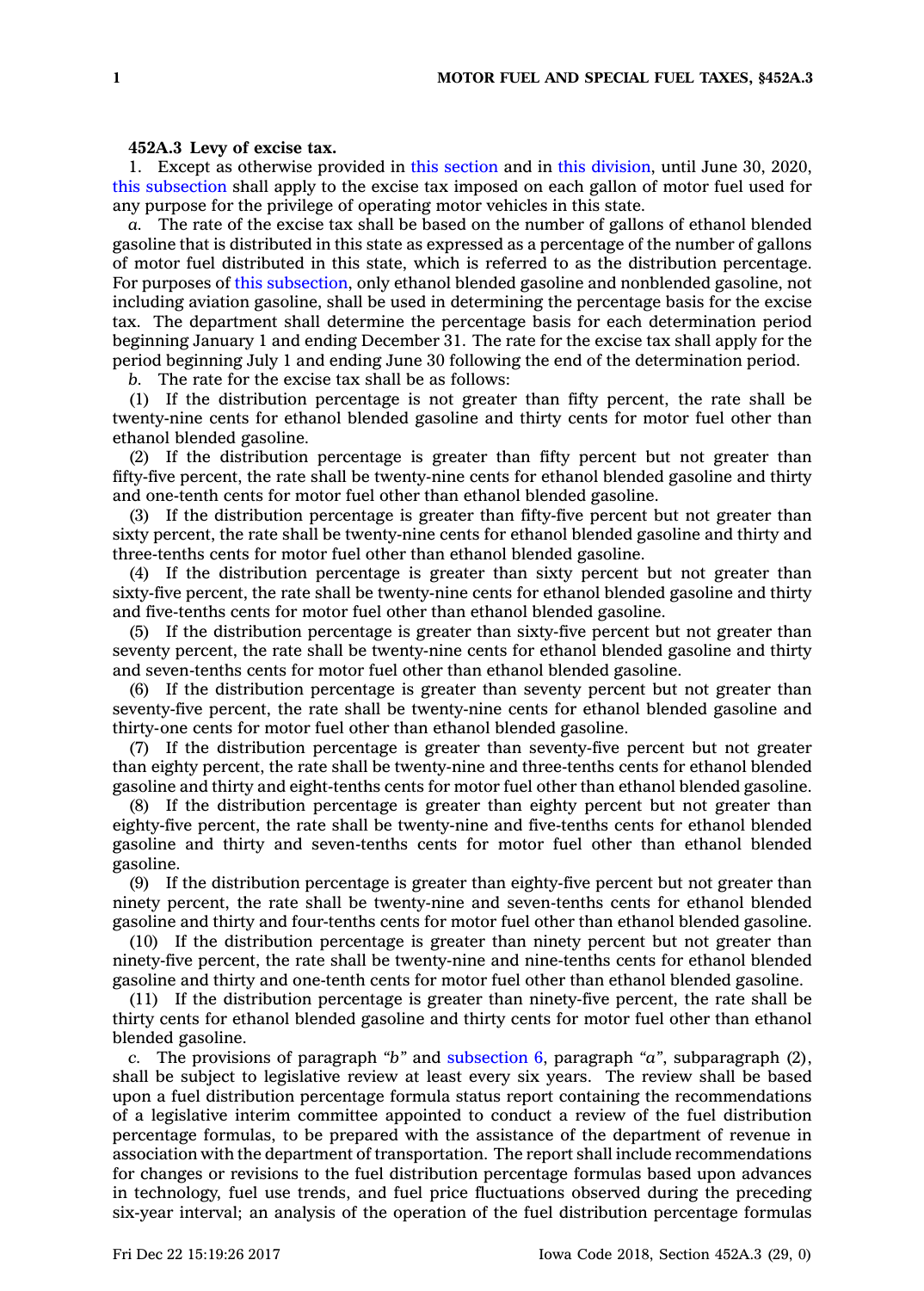during the preceding six-year interval; and <sup>a</sup> summary of issues that have arisen since the previous review and potential approaches for resolution of those issues. The first such report shall be submitted to the general assembly no later than January 1, 2020, with subsequent reports developed and submitted by January 1 at least every sixth year thereafter.

2. Except as otherwise provided in this [section](https://www.legis.iowa.gov/docs/code/452A.3.pdf) and in this [division](https://www.legis.iowa.gov/docs/code//452A.pdf), after June 30, 2020, an excise tax of thirty cents is imposed on each gallon of motor fuel used for any purpose for the privilege of operating motor vehicles in this state.

3. An excise tax of seventeen cents is imposed on each gallon of E-85 gasoline, subject to the determination provided in [subsection](https://www.legis.iowa.gov/docs/code/452A.3.pdf) 4.

4. The rate of the excise tax on E-85 gasoline imposed in [subsection](https://www.legis.iowa.gov/docs/code/452A.3.pdf) 3 shall be determined based on the number of gallons of E-85 gasoline that are distributed in this state during the previous calendar year. The department shall determine the actual tax paid for E-85 gasoline for each period beginning January 1 and ending December 31. The amount of the tax paid on E-85 gasoline during the past calendar year shall be compared to the amount of tax on E-85 gasoline that would have been paid using the tax rate for gasoline imposed in [subsection](https://www.legis.iowa.gov/docs/code/452A.3.pdf) 1 or [2](https://www.legis.iowa.gov/docs/code/452A.3.pdf) and <sup>a</sup> difference shall be established. If this difference is equal to or greater than twenty-five thousand dollars, the tax rate for E-85 gasoline for the period beginning July 1 following the end of the determination period shall be the rate in effect as stated in [subsection](https://www.legis.iowa.gov/docs/code/452A.3.pdf) 1 or 2.

5. For the privilege of operating aircraft in this state an excise tax of eight cents per gallon is imposed on the use of all aviation gasoline.

6. *a.* For the privilege of operating motor vehicles or aircraft in this state, there is imposed an excise tax on the use of special fuel in <sup>a</sup> motor vehicle or aircraft.

(1) Except as otherwise provided in this [section](https://www.legis.iowa.gov/docs/code/452A.3.pdf) and in this [division](https://www.legis.iowa.gov/docs/code//452A.pdf), for the period ending June 30, 2015, and for the period beginning July 1, 2020, and thereafter, the tax rate on special fuel for diesel engines of motor vehicles used for any purpose for the privilege of operating motor vehicles in this state is thirty-two and five-tenths cents per gallon.

(2) Except as provided in this [section](https://www.legis.iowa.gov/docs/code/452A.3.pdf) and in this [division](https://www.legis.iowa.gov/docs/code//452A.pdf), for the period beginning July 1, 2015, and ending June 30, 2020, this subparagraph shall apply to the excise tax imposed on each gallon of special fuel for diesel engines of motor vehicles used for any purpose for the privilege of operating motor vehicles in this state. The rate of the excise tax shall be based on the number of gallons of biodiesel blended fuel classified as B-11 or higher that is distributed in this state as expressed as <sup>a</sup> percentage of the number of gallons of special fuel for diesel engines of motor vehicles distributed in this state, which is referred to as the distribution percentage. The department shall determine the percentage basis for each determination period beginning January 1 and ending December 31. The rate for the excise tax shall apply for the period beginning July 1 and ending June 30 following the end of the determination period. The rate for the excise tax shall be as follows:

(a) If the distribution percentage is not greater than fifty percent, the rate shall be twenty-nine and five-tenths cents for biodiesel blended fuel classified as B-11 or higher and thirty-two and five-tenths cents for special fuel for diesel engines of motor vehicles other than biodiesel blended fuel classified as B-11 or higher.

(b) If the distribution percentage is greater than fifty percent but not greater than fifty-five percent, the rate shall be twenty-nine and eight-tenths cents for biodiesel blended fuel classified as B-11 or higher and thirty-two and five-tenths cents for special fuel for diesel engines of motor vehicles other than biodiesel blended fuel classified as B-11 or higher.

(c) If the distribution percentage is greater than fifty-five percent but not greater than sixty percent, the rate shall be thirty and one-tenth cents for biodiesel blended fuel classified as B-11 or higher and thirty-two and five-tenths cents for special fuel for diesel engines of motor vehicles other than biodiesel blended fuel classified as B-11 or higher.

(d) If the distribution percentage is greater than sixty percent but not greater than sixty-five percent, the rate shall be thirty and four-tenths cents for biodiesel blended fuel classified as B-11 or higher and thirty-two and five-tenths cents for special fuel for diesel engines of motor vehicles other than biodiesel blended fuel classified as B-11 or higher.

(e) If the distribution percentage is greater than sixty-five percent but not greater than seventy percent, the rate shall be thirty and seven-tenths cents for biodiesel blended fuel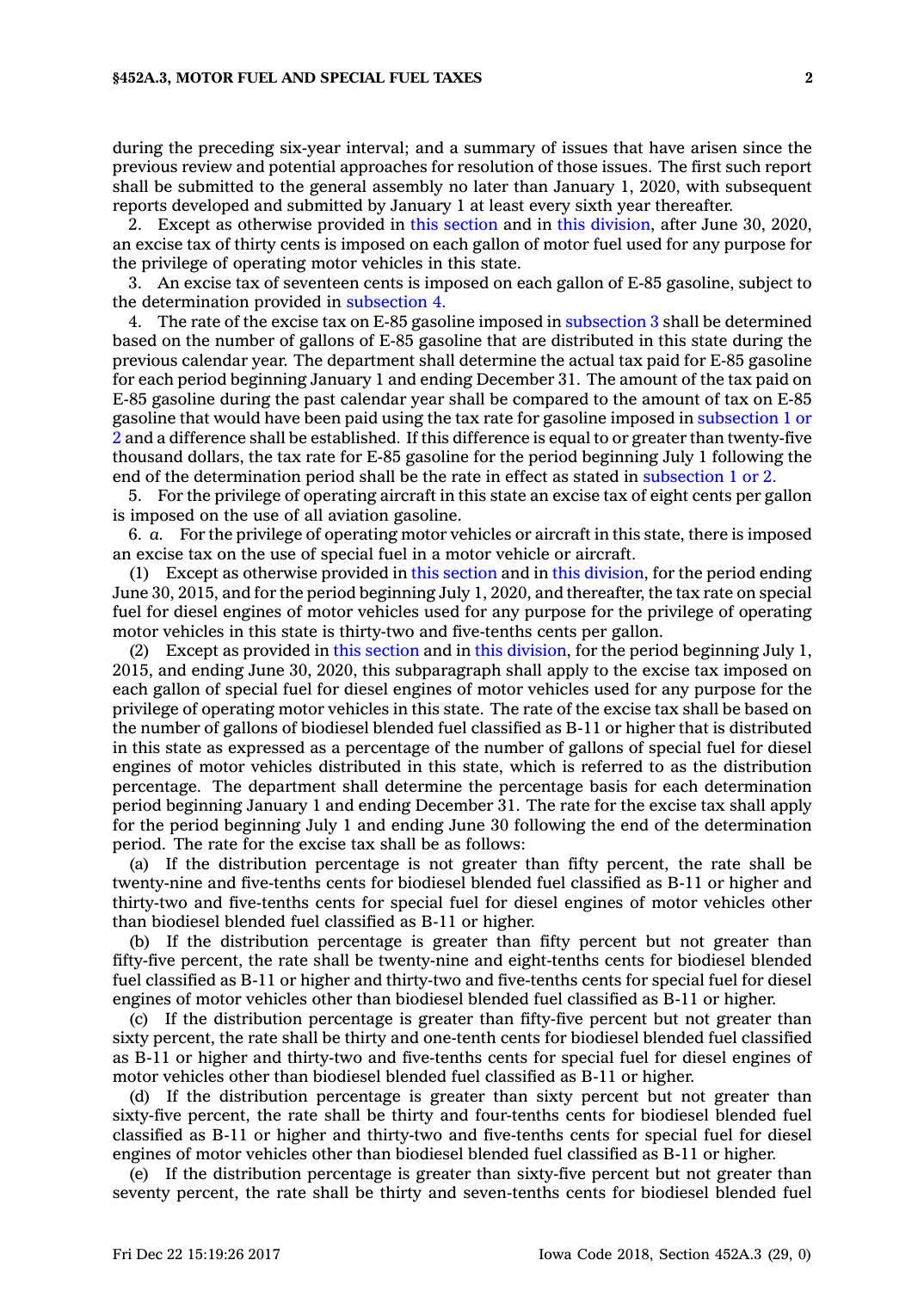classified as B-11 or higher and thirty-two and five-tenths cents for special fuel for diesel engines of motor vehicles other than biodiesel blended fuel classified as B-11 or higher.

(f) If the distribution percentage is greater than seventy percent but not greater than seventy-five percent, the rate shall be thirty-one cents for biodiesel blended fuel classified as B-11 or higher and thirty-two and five-tenths cents for special fuel for diesel engines of motor vehicles other than biodiesel blended fuel classified as B-11 or higher.

(g) If the distribution percentage is greater than seventy-five percent but not greater than eighty percent, the rate shall be thirty-one and three-tenths cents for biodiesel blended fuel classified as B-11 or higher and thirty-two and five-tenths cents for special fuel for diesel engines of motor vehicles other than biodiesel blended fuel classified as B-11 or higher.

(h) If the distribution percentage is greater than eighty percent but not greater than eighty-five percent, the rate shall be thirty-one and six-tenths cents for biodiesel blended fuel classified as B-11 or higher and thirty-two and five-tenths cents for special fuel for diesel engines of motor vehicles other than biodiesel blended fuel classified as B-11 or higher.

(i) If the distribution percentage is greater than eighty-five percent but not greater than ninety percent, the rate shall be thirty-one and nine-tenths cents for biodiesel blended fuel classified as B-11 or higher and thirty-two and five-tenths cents for special fuel for diesel engines of motor vehicles other than biodiesel blended fuel classified as B-11 or higher.

(j) If the distribution percentage is greater than ninety percent but not greater than ninety-five percent, the rate shall be thirty-two and two-tenths cents for biodiesel blended fuel classified as B-11 or higher and thirty-two and five-tenths cents for special fuel for diesel engines of motor vehicles other than biodiesel blended fuel classified as B-11 or higher.

(k) If the distribution percentage is greater than ninety-five percent, the rate shall be thirty-two and five-tenths cents for biodiesel blended fuel classified as B-11 or higher and thirty-two and five-tenths cents for special fuel for diesel engines of motor vehicles other than biodiesel blended fuel classified as B-11 or higher.

(3) The rate of tax on special fuel for aircraft is five cents per gallon.

(4) On all other special fuel, unless otherwise specified in this [section](https://www.legis.iowa.gov/docs/code/452A.3.pdf), the per gallon rate is the same as the motor fuel tax.

*b.* Indelible dye meeting United States environmental protection agency and internal revenue service regulations must be added to fuel before or upon withdrawal at <sup>a</sup> terminal or refinery rack for that fuel to be exempt from tax and the dyed fuel may be used only for an exempt purpose.

7. For liquefied petroleum gas used as <sup>a</sup> special fuel, the rate of tax shall be thirty cents per gallon.

8. For compressed natural gas used as <sup>a</sup> special fuel, the rate of tax is thirty-one cents per gallon.

9. For liquefied natural gas used as <sup>a</sup> special fuel, the rate of tax is thirty-two and one-half cents per gallon.

10. *a.* The tax shall be paid by the following:

(1) The supplier, upon the invoiced gross gallonage of all motor fuel or undyed special fuel withdrawn from <sup>a</sup> terminal for delivery in this state.

(2) Tax shall not be paid when the sale of alcohol occurs within <sup>a</sup> terminal from an alcohol manufacturer to an Iowa licensed supplier. The tax shall be paid by the Iowa licensed supplier when the invoiced gross gallonage of the alcohol or the alcohol part of ethanol blended gasoline is withdrawn from <sup>a</sup> terminal for delivery in this state.

(3) The person who owns the fuel at the time it is brought into the state by <sup>a</sup> restrictive supplier or importer, upon the invoiced gross gallonage of motor fuel or undyed special fuel imported.

(4) The blender on total invoiced gross gallonage of alcohol or other product sold to be blended with gasoline or special fuel.

(5) Any other person who possesses taxable fuel upon which the tax has not been paid to <sup>a</sup> licensee.

*b.* The tax shall not be imposed or collected under this [division](https://www.legis.iowa.gov/docs/code//452A.pdf) with respect to motor fuel or special fuel sold for export or exported from this state to any other state, territory, or foreign country.